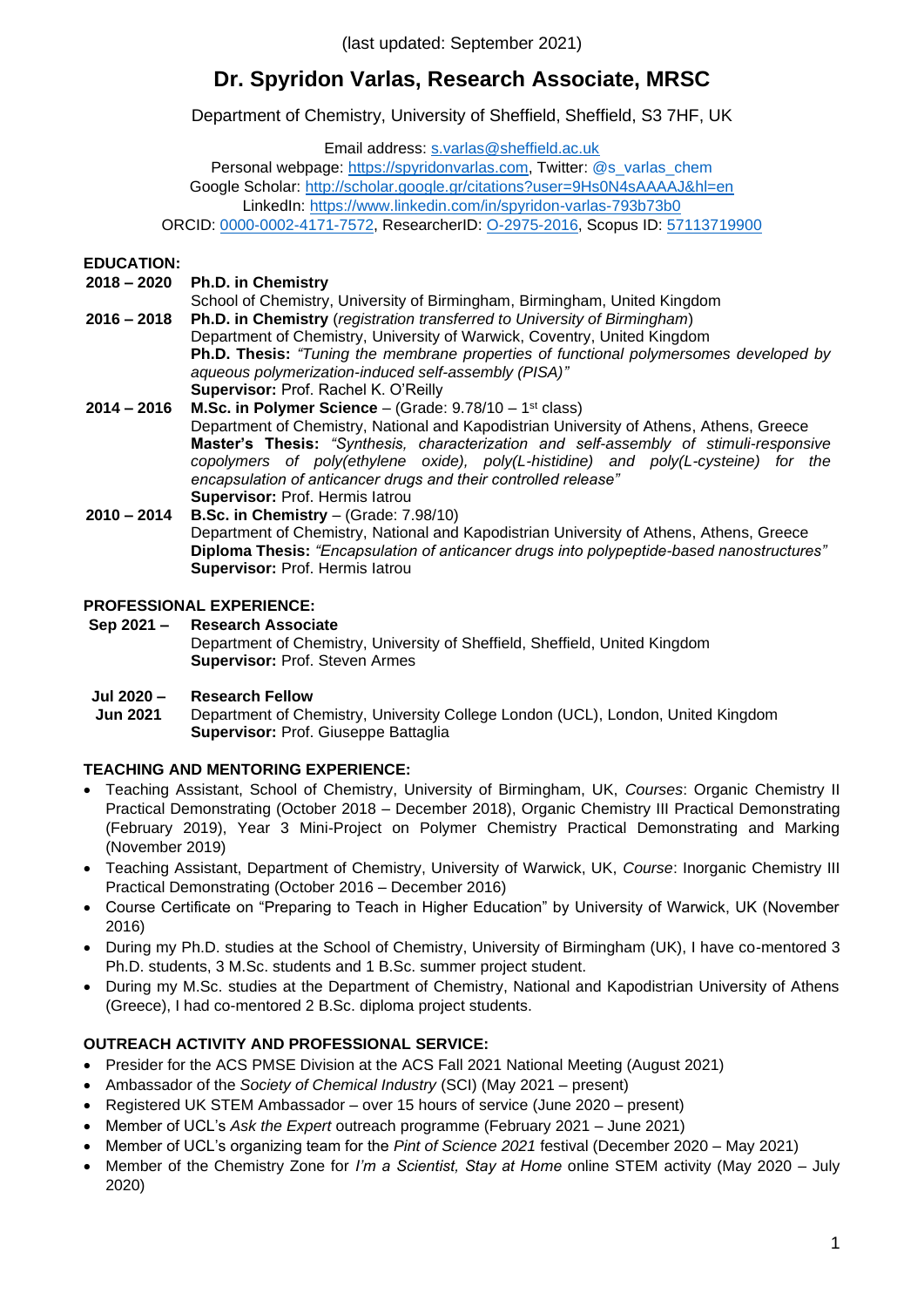#### Curriculum Vitae – Spyridon Varlas

- Reviewer for the following scientific journals: *Journal of the American Chemical Society* (ACS), *ACS Macro Letters* (ACS), *Macromolecules* (ACS), *Polymers* (MDPI) and *Nanomaterials* (MDPI)
- Invited Guest Editor for *Polymers* (MDPI) (November 2020 June 2021)

### **AWARDS AND FUNDING:**

- **Macro Group UK Jon Weaver PhD Prize 2020** (August 2021)
- **2020/21 Zouhair Atassi PhD Prize**, School of Chemistry, University of Birmingham (July 2021)
- **Katharine Burr Blodgett Award 2021**, Joint Colloids Group (May 2021)
- **2021 JEOL USA Image Contest Winner** (May 2021)
- **Post-Doctoral Fellowship** provided by the Engineering and Physical Sciences Research Council (EPSRC) (Grant No. EP/R024723/1) (July 2020 – present)
- **Best Poster Prize** at the Macro Group UK Young Researchers Meeting (YRM) 2020 (June 2020)
- **Excellence in Graduate Polymer Research Award**, ACS POLY Division (March 2020)
- **Ottewill International Travel Scholarship 2020** to attend the ACS Spring 2020 National Meeting & Expo in Philadelphia, PA, USA (March 2020)
- **Biomaterials & Soft Matter Best Poster Prize (RSC)** at the 14th International Conference on Materials Chemistry (MC14) in Birmingham, UK (July 2019)
- **Macro Group UK DH Richards Memorial Travel Bursary** to attend 2019 Polymers Gordon Research Conference (GRC) in South Hadley, MA, USA (June 2019)
- **Ph.D. Scholarship** provided by the European Research Council (ERC) Consolidator Grant (Grant No. 615142) (October 2016 – June 2020)
- **Distinction Award** from the Hellenic Ministry of Education, Lifelong Learning and Religious Affairs (October 2010)

### **LIST OF PUBLICATIONS:**

- 24. Miclotte, M. P. J.; Reynolds, C. D.; **Varlas, S.**; Thomas, M.; Rashid, B.; Chapman, E.; O'Reilly, R. K. *Manuscript in preparation*.
- 23. \***Varlas, S.**; Maitland, G. L.; Derry, M. J. Protein-, (Poly)peptide-, and Amino Acid-Based Nanostructures Prepared via Polymerization-Induced Self-Assembly. *Polymers*, **2021**, *13*, 2603. (link)
- 22. Miclotte, M. P. J.; Lawrenson, S. B.; **Varlas, S.**; Rashid, B.; Chapman, E.; O'Reilly, R. K. Tuning the Cloud-Point and Flocculation Temperature of Poly(2-(diethylamino)ethyl methacrylate)-Based Nanoparticles via a Postpolymerization Betainization Approach. *ACS Polymers Au*, **2021**, *1*, 47-58. (link)
- 21. †**Varlas, S.**; †Hua, Z.; Jones, J. R.; Thomas, M.; Foster, J. C.; O'Reilly, R. K. Complementary Nucleobase Interactions Drive the Hierarchical Self-Assembly of Core–Shell Bottlebrush Block Copolymers toward Cylindrical Supramolecules. *Macromolecules* **2020**, *53*, 9747-9757. (link)
- 20. †Foster, J. C.; †Grocott, M. C.; Arkinstall, L. A.; **Varlas, S.**; Redding, M. J.; Grayson, S. M.; O'Reilly, R. K. It is Better with Salt: Aqueous Ring-Opening Metathesis Polymerization at Neutral pH. *J. Am. Chem. Soc*. **2020**, *142*, 13878-13885. (link)
- 19. **Varlas, S.**; Lawrenson, S. B.; Arkinstall, L. A.; O'Reilly, R. K.; Foster, J. C. Self-assembled nanostructures from amphiphilic block copolymers prepared via ring-opening metathesis polymerization (ROMP). *Prog. Polym. Sci*. **2020**, *107*, 101278. (link)
- 18. Keogh, R.; Blackman, L. D.; Foster, J. C.; **Varlas, S.**; O'Reilly, R. K. The Importance of Cooperativity in Polymer Blending: Toward Controlling the Thermoresponsive Behavior of Blended Block Copolymer Micelles. *Macromol. Rapid Commun*. **2020**, *41*, 1900599. (link)
- 17. Jimaja, S.; **Varlas, S.**; Xie, Y.; Foster, J. C.; Taton, D.; Dove, A. P.; O'Reilly, R. K. Nickel-Catalyzed Coordination Polymerization-Induced Self-Assembly of Helical Poly(Arylisocyanide)s. *ACS Macro Lett*. **2020**, *9*, 226-232. (link)
- 16. **Varlas, S.**; Keogh, R.; Xie, Y.; Horswell, S. L.; Foster, J. C.; O'Reilly, R. K. Polymerization-Induced Polymersome Fusion. *J. Am. Chem. Soc*. **2019**, *141*, 20234-20248. (link)
- 15. †Karatzas, A.; †Haataja, J.; Skoulas, D.; Bilalis, P.; **Varlas, S.**; Apostolidi, P.; Sofianopoulou, S.; Stratikos, E.; Houbenov, N.; Ikkala, O.; Iatrou. H. Macromolecular Architecture and Encapsulation of the Anticancer Drug Everolimus Control the Self-Assembly of Amphiphilic Polypeptide-Containing Hybrids. *Biomacromolecules* **2019**, *20*, 4546-4562. (link)
- 14. **Varlas, S.**; Foster, J. C.; O'Reilly, R. K. Ring-opening metathesis polymerization-induced self-assembly (ROMPISA). *Chem. Commun*. **2019**, *55*, 9066-9071. (link)
- 13. **Varlas, S.**; Foster, J. C.; Georgiou, P. G.; Keogh, R.; Husband, J. T.; Williams, D. S.; O'Reilly, R. K. Tuning the membrane permeability of polymersome nanoreactors developed by aqueous emulsion polymerizationinduced self-assembly. *Nanoscale* **2019**, *11*, 12643-12654. (link)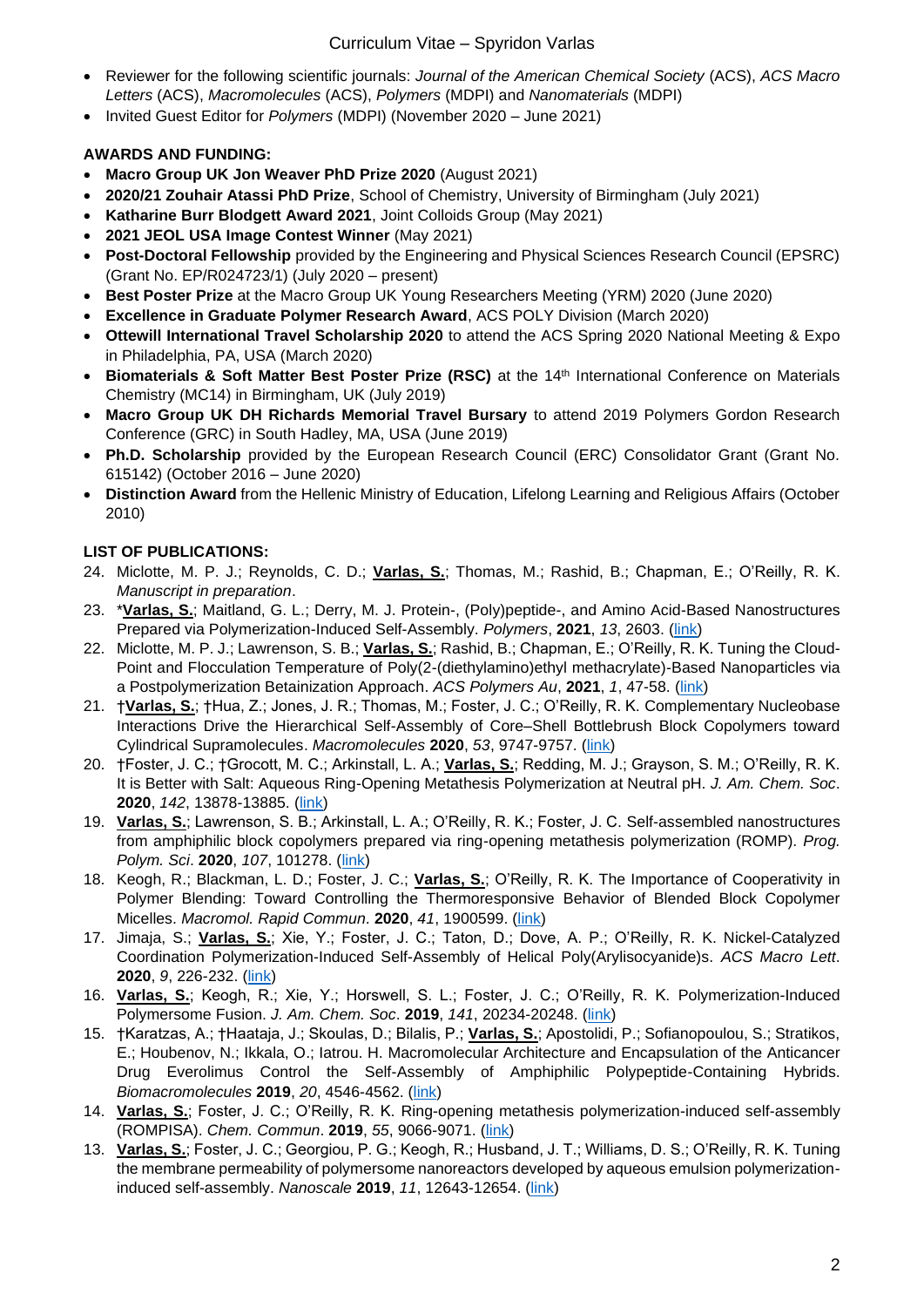- 12. **Varlas, S.**; Foster, J. C.; Arkinstall, L. A.; Jones, J. R.; Keogh, R.; Mathers, R. T.; O'Reilly, R. K. Predicting Monomers for Use in Aqueous Ring-Opening Metathesis Polymerization-Induced Self-Assembly. *ACS Macro Lett*. **2019**, *8*, 466-472. (link)
- 11. Foster, J. C.; **Varlas, S.**; Couturaud, B.; Coe, Z.; O'Reilly, R. K. Getting into Shape: Reflections on a New Generation of Cylindrical Nanostructures' Self-Assembly using Polymer Building Blocks. *J. Am. Chem. Soc.* **2019**, *141*, 2742-2753. (link)
- 10. †Couturaud, B.; †Georgiou, P. G.; **Varlas, S.**; Jones, J. R.; Arno, M. C.; Foster, J. C.; O'Reilly, R. K. Poly(Pentafluorophenyl Methacrylate)‐Based Nano‐Objects Developed by Photo‐PISA as Scaffolds for Post‐Polymerization Functionalization. *Macromol*. *Rapid Commun*. **2019**, *40*, 1800460. (link)
- 9. **Varlas, S.**; Georgiou, P. G.; Bilalis, P.; Jones, J. R.; Hadjichristidis, N.; O'Reilly, R. K. Poly(Sarcosine)- Based Nano-Objects with Multi-Protease Resistance by Aqueous Photoinitiated Polymerization-Induced Self-Assembly (Photo-PISA). *Biomacromolecules* **2018**, *19*, 4453-4462. (link)
- 8. Foster, J. C.; †**Varlas, S.**; †Couturaud, B.; Jones, J. R.; Keogh, R.; Mathers, R. T.; O'Reilly, R. K. Predicting Monomers for use in Polymerization-Induced Self-Assembly. *Angew. Chem. Int. Ed*. **2018**, *57*, 15733- 15737. (link)
- 7. **Varlas, S.**; Blackman, L. D.; Findlay, H. E.; Reading, E.; Booth, P. J.; Gibson, M. I.; O'Reilly, R. K. Photoinitiated Polymerization-Induced Self-Assembly in the Presence of Surfactants Enables Membrane Protein Incorporation into Vesicles. *Macromolecules* **2018**, *51*, 6190-6201. (link)
- 6. Foster, J. C.; **Varlas, S.**; Blackman, L. D.; Arkinstall, L. A.; O'Reilly, R. K. Ring‐Opening Metathesis Polymerization in Aqueous Media using a Macroinitiator Approach. *Angew. Chem. Int. Ed*. **2018**, *57*, 10672- 10676. (link)
- 5. †**Varlas, S.**; †Blackman, L. D.; Arno, M. C.; Houston, Z. H.; Fletcher, N. L.; Thurecht, K. J.; Hasan, M.; Gibson, M. I.; O'Reilly, R. K. Confinement of Therapeutic Enzymes in Selectively Permeable Polymer Vesicles by Polymerization-Induced Self-Assembly (PISA) Reduces Antibody Binding and Proteolytic Susceptibility. *ACS Cent. Sci*. **2018**, *4*, 718-723. (link)
- 4. Liarou, E.; **Varlas, S.**; Skoulas, D.; Tsimblouli, C.; Sereti, E.; Dimas, K.; Iatrou, H. Smart polymersomes and hydrogels from polypeptide-based polymer systems through α-amino acid N-carboxyanhydride ringopening polymerization. From chemistry to biomedical applications. *Prog. Polym. Sci*. **2018**, *83*, 28-78. (link)
- 3. Blackman, L. D.; **Varlas, S.**; Arno, M. C.; Fayter, A.; Gibson, M. I.; O'Reilly, R. K. Permeable Protein-Loaded Polymersome Cascade Nanoreactors by Polymerization-Induced Self-Assembly. *ACS Macro Lett*. **2017**, *6*, 1263-1267. (link)
- 2. Bilalis, P.; Tziveleka, L.-A.; **Varlas, S.**; Iatrou, H. pH-Sensitive nanogates based on poly(L-histidine) for controlled drug release from mesoporous silica nanoparticles. *Polym. Chem*. **2016**, *7*, 1475-1485. (link)
- 1. Bilalis, P.; **Varlas, S.**; Kiafa, A.; Velentzas, A.; Stravopodis, D.; Iatrou, H. Preparation of hybrid triple‐stimuli responsive nanogels based on poly(L‐histidine). *J. Polym. Sci. Polym. Chem. Part A* **2016**, *54*, 1278-1288. (link)

† Denotes equal author contribution. \* Denotes corresponding authorship.

#### **CONFERENCE PRESENTATIONS:**

Thus far, I have delivered **8 oral presentations** (including **2 invited talks**) and **14 poster presentations** (including **2 "Best Poster" prizes**) in national, international and online conferences and meetings. A full list of my oral and poster presentations can be provided upon request.

## **PROFESSIONAL MEMBERSHIPS:**

- Member of the American Chemical Society (ACS) (January 2019 present)
- Member of Polymeric Materials: Science and Engineering (PMSE), Polymer Chemistry (POLY) and Colloid & Surface Chemistry (COLL) Divisions (ACS) (January 2019 – present)
- Member of the Royal Society of Chemistry (MRSC) (June 2017 present)
- Member of Macro Group UK, Biomaterials Chemistry Group and Materials Chemistry Division (RSC) (June 2017 – present)
- Member of the Society of Chemical Industry (SCI) (June 2017 present)
- Member of the Royal Microscopical Society (RMS) and European Microscopy Society (EMS) (April 2018 present)
- Graduate Network Committee Member of the United Kingdom & Ireland Controlled Release Society (UKICRS) (January 2018 – November 2020)
- Member of the Association of Greek Chemists (AGC) (October 2014 present)